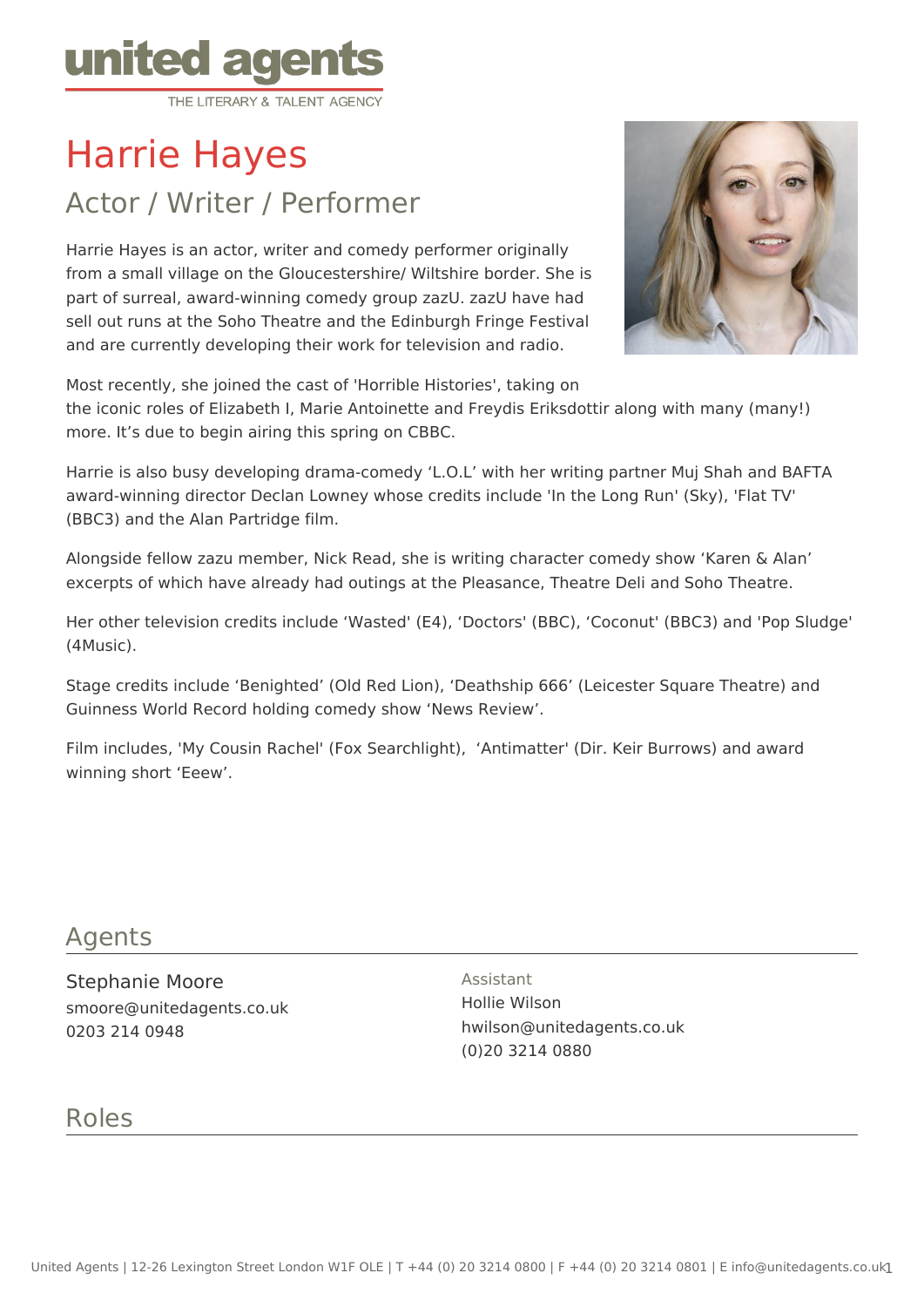## Television

| <b>Production</b>         | <b>Character</b> | <b>Director</b>         | <b>Company</b>                            |
|---------------------------|------------------|-------------------------|-------------------------------------------|
| <b>BLOODS</b>             | Woman on Train   | <b>William Sinclair</b> | Sky                                       |
| <b>KING GARY</b>          | <b>Bride</b>     | James De Frond          | <b>BBC</b>                                |
| <b>HORRIBLE HISTORIES</b> | Various          | <b>Steve Connelly</b>   | <b>BBC</b>                                |
| <b>DOCTORS</b>            | Tina Pickard     | Various                 | BBC                                       |
| <b>COCONUT</b>            | Halima           |                         | <b>Big Deal Films</b>                     |
| <b>POP SLUDGE (PILOT)</b> | Sketch Actor,    | James Bugg              | 4Music                                    |
| <b>THE AGENCY</b>         | Morgana Double   |                         | <b>Happy Tramp Productions</b>            |
| <b>WASTED</b>             | Verian           | <b>Tom Marshall</b>     | E4                                        |
| <b>MISTRESSES</b>         | Sarah            | Peter Lydon             | <b>BBC Television</b>                     |
| THE JAVONE PRINCE SHOW    | <b>Tilly</b>     | <b>Phil Bowker</b>      | <b>BBC Television/ Lovely</b><br>Electric |

#### Film

| <b>Production</b>                            | <b>Character</b>              | <b>Director</b>                  | <b>Company</b>                                              |
|----------------------------------------------|-------------------------------|----------------------------------|-------------------------------------------------------------|
| <b>CALL ME ALVY</b>                          | Leslie                        | Alexei Slater                    | Turn The Slate Productions                                  |
| <b>MY COUSIN RACHEL</b>                      | Tess                          | Roger Michell                    | Fox Searchlight Pictures/ Free<br>Range Films               |
| <b>WORM</b>                                  | Jill                          | <b>Keir Burrows</b>              | Cast Iron Picture Co                                        |
| <b>DOM N DON</b>                             | April                         |                                  | James Bicknell-Webber Fingercuff Productions/zazU<br>Comedy |
| <b>ART IS</b>                                | Gallery Assistant Barry Bliss |                                  | <b>New Troy Productions</b>                                 |
| <b>LIBERAL CLUB</b>                          | Claire                        | Sean Richard                     | Sean Richard                                                |
| <b>ELISION</b>                               | Polly                         | Christian Schmeer &<br>Joe Mania | Christian Schmeer & Joe Mania                               |
| <b>I HATE GOODBYES</b><br><b>ALL MY LIFE</b> | Sister                        | <b>Charlotte Hunt</b>            | <b>Charlotte Hunt</b>                                       |
| <b>ANIMAL CHARM</b>                          | Hair Stylist                  | <b>Ben Charles Edwards</b>       | <b>Brickwall Films</b>                                      |
| <b>THE FIRST NOEL</b>                        | Mary                          | Christopher Presswell            | Paper Sun Films                                             |
| <b>SHACKLED</b>                              | Nadine                        | <b>Nathan Haines</b>             | Iron Box Films                                              |
| <b>BETSY &amp; LEONARD</b>                   | Gimp                          | <b>Bernhard Pucher</b>           | Iron Box Films                                              |
| <b>WITLESS</b>                               | Novice Nun                    | Alasdair Ogilvie                 | Damnable Iron Productions                                   |
| <b>INTO THE STORM</b>                        | <b>Factory Girl</b>           | Thaddeus O'Sullivan              | <b>BBC/HBO Films</b>                                        |
| <b>THE BIG DAY</b>                           | Rachel                        | Sarah Wilkinson                  | <b>Montpellier Productions</b>                              |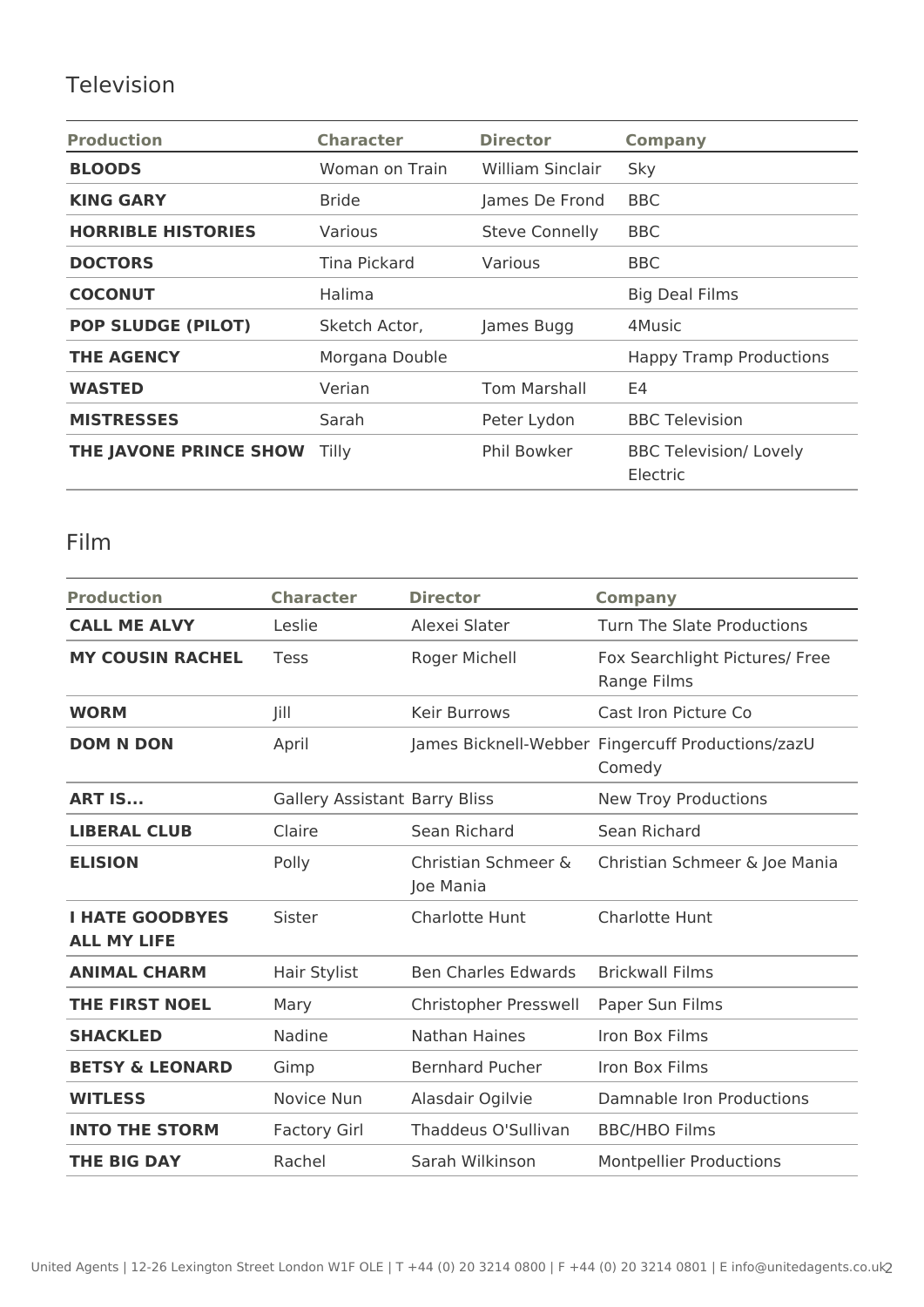### Stage

| <b>Production</b>                          | <b>Character</b> | <b>Director</b>              | <b>Company</b>                            |
|--------------------------------------------|------------------|------------------------------|-------------------------------------------|
| <b>BENIGHTED</b>                           | Margaret         | Stephen Whitson              | Damien Tracey<br>Productions/Old Red Lion |
| <b>NEWSREVUE</b>                           | Writer/Performer | <b>Nick Read</b>             | <b>Canal Cafe Theatre</b>                 |
| <b>DEATHSHIP 666</b>                       | Grandma          | Michael Clarkson             | Leicester Square Theatre                  |
| <b>THE LOVERS</b>                          | Helena / Harrie  | Jessica Cheetham             | Lost Theatre/ Spun Glass<br>Theatre       |
| <b>IT'S A BODY. IT'S A</b><br><b>BODY</b>  | Solo Performer   | Scottee                      | <b>Battersea Arts Centre</b>              |
| <b>ZAZU COMEDY</b>                         | Performer/Writer | Katharine Armitage           | St. James Theatre                         |
| <b>THE SOUND OF</b><br><b>SILENCE</b>      | Woman            | Eleanor Dodson/Hal<br>Geller | <b>Apiary Studios</b>                     |
| <b>THE SHAPE OF</b><br><b>THINGS</b>       | Jenny            | <b>Samuel Miller</b>         | <b>Arcola Theatre</b>                     |
| <b>NEWSREVUE</b>                           | Performer/Writer | Katharine Armitage           | <b>Canal Cafe Theatre</b>                 |
| <b>PUNCH &amp; JUDY</b>                    | Pretty Polly     | Katharine Armitage           | Pleasance Courtyard /<br>Arcola Theatre   |
| <b>FERAL</b>                               | Woman            | Miran Hadzic                 | Old Red Lion Theatre                      |
| <b>IN HABIT</b>                            | Louise Thorne    | Anna Leong Brophy            | Arcola Theatre                            |
| <b>EARPLUGS</b>                            | Rice             | Katherine Armitage           | Arcola Theatre                            |
| <b>RECIPE FOR A</b><br><b>PERFECT WIFE</b> | Violet           | Nadia Papachonopoulou        | <b>Charing Cross Theatre</b>              |
| <b>THE DUNWICH</b><br><b>HORROR</b>        | Mamie Bishop     | <b>David Dawkins</b>         | The Courtyard Theatre                     |
| <b>TRILOGY</b>                             | Woman            | Nic Green                    | <b>Bristol Old Vic Theatre</b>            |
| <b>LIFE ON EARTH</b>                       | Child            | Mark Nuti                    | Theatre Royal Drury Lane                  |

#### **Other**

| <b>Production</b>                              | <b>Character</b> | <b>Director</b>                     | <b>Company</b>                                           |
|------------------------------------------------|------------------|-------------------------------------|----------------------------------------------------------|
| <b>ZAZU: A FETE WORSE</b><br><b>THAN DEATH</b> | Various          | Katharine Armitage Pleasance        | Theatre/zazU Comedy                                      |
| <b>ZAZU COMEDY</b>                             | Performer/Writer | Katharine Armitage Leicester Square | Theatre                                                  |
| <b>ZAZU COMEDY</b>                             | Performer/Writer |                                     | Katharine Armitage Underbelly Edinburgh<br>Fringe        |
| <b>ZAZU COMEDY</b>                             | Performer/Writer |                                     | Katharine Armitage London Sketchfest<br><b>Finalists</b> |